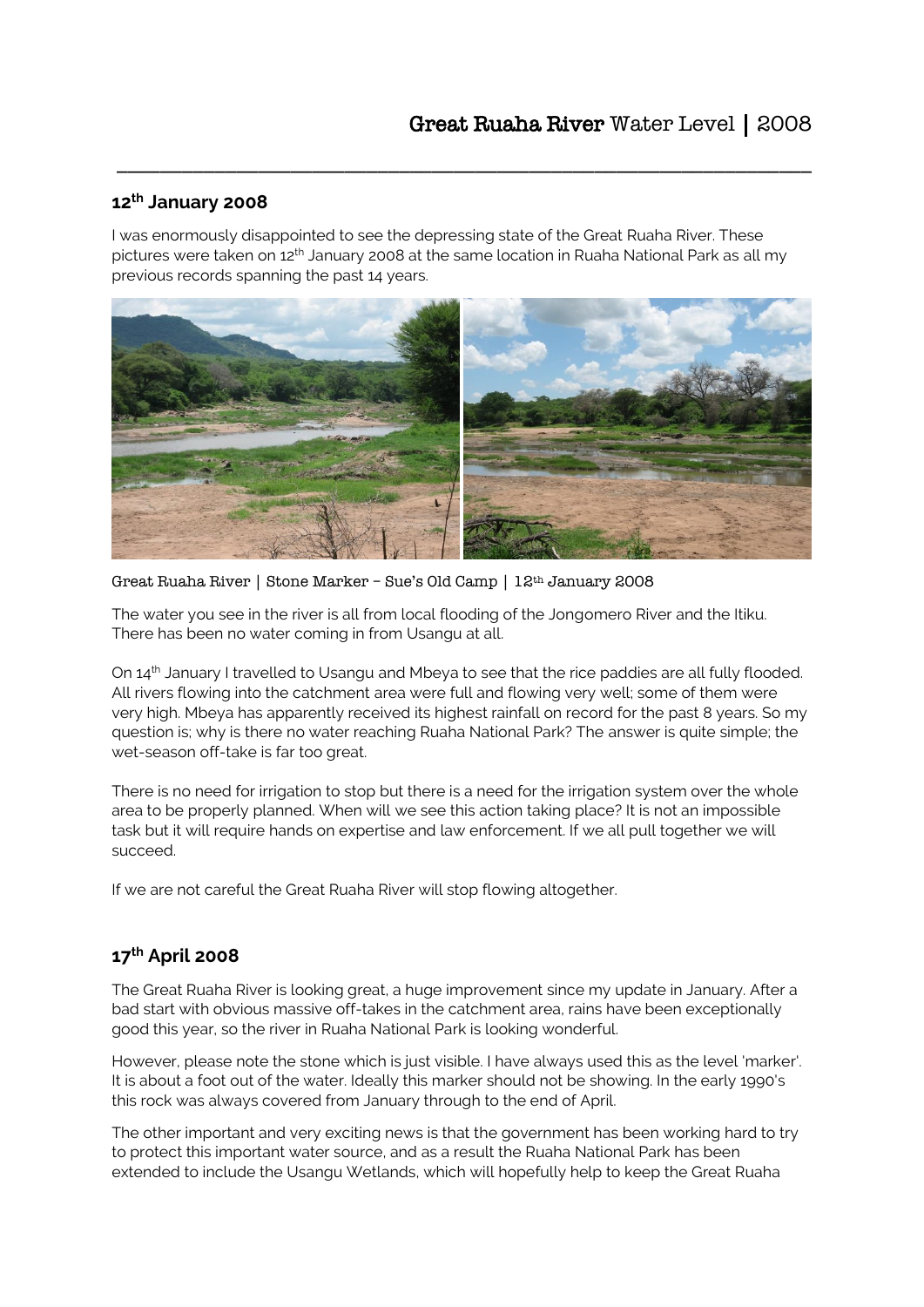River 'flowing' right throughout the dry season. The extension has been approved by Parliament; however, we are still waiting for the President to sign the documents.

We are thrilled by this very positive move towards conserving a very important national resource.



Great Ruaha River | Stone Marker – Sue's Old Camp | 26th March 2008



Great Ruaha River | Stone Marker – Sue's Old Camp | 26th March 2008

I have also included a scenic view of the river near Msembe HQ (see below). I am sure you will all agree that Ruaha is looking magnificent.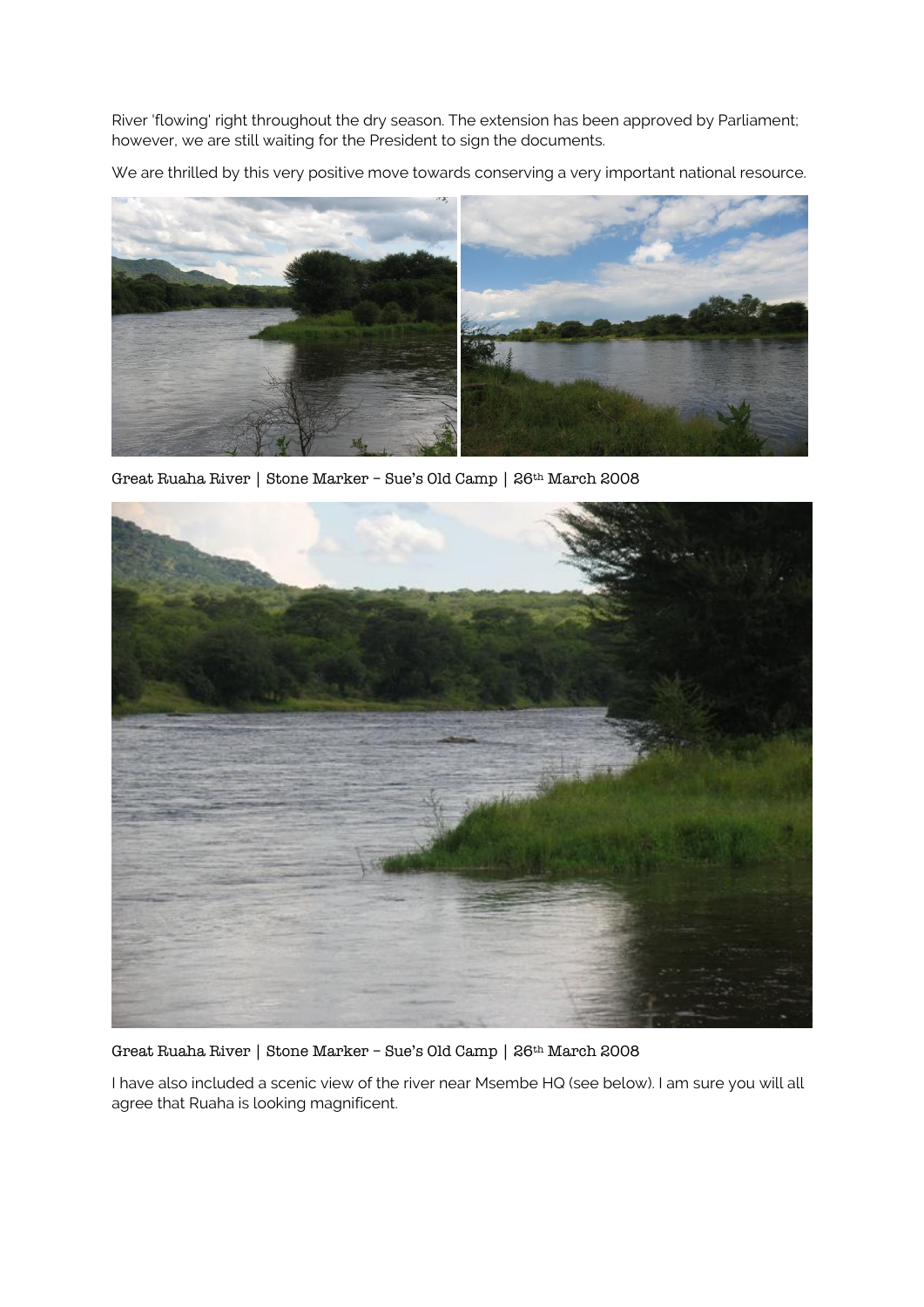

Great Ruaha River | Near Msembe HQ | 26th March 2008

### **22nd April 2008**

I am delighted to be able to tell you that Ruaha National Park has now been officially extended to include the Usangu Game Reserve plus additional land to the south and west. Ruaha is now the largest park in Africa, covering an area of over 22,000 km<sup>2</sup> .

In recent years the Great Ruaha River has been drying up during the dry season due to massive off-takes for irrigation purposes.

As you may know, the catchment area for the Great Ruaha River is in the Usangu Plains, which is an extremely important water resource for Tanzania. It feeds the hydroelectric dams of Mtera and Kidatu, plus being the focal point of Ruaha NP and supporting many lives along its course to the Rufiji Delta. The Tanzanian Government has to be congratulated for taking these difficult, but important steps in conserving its precious water reserves.

However, this is only part of the problem. It is now more important than ever to implement effective measures in curbing the massive over-use of water which has seriously depleted the flow of the Ruaha during the wet season and which completely destroys the river during the dry season.

I understand that there are plans in place to address this problem. I wish the Government and the Stakeholders every success in this important issue.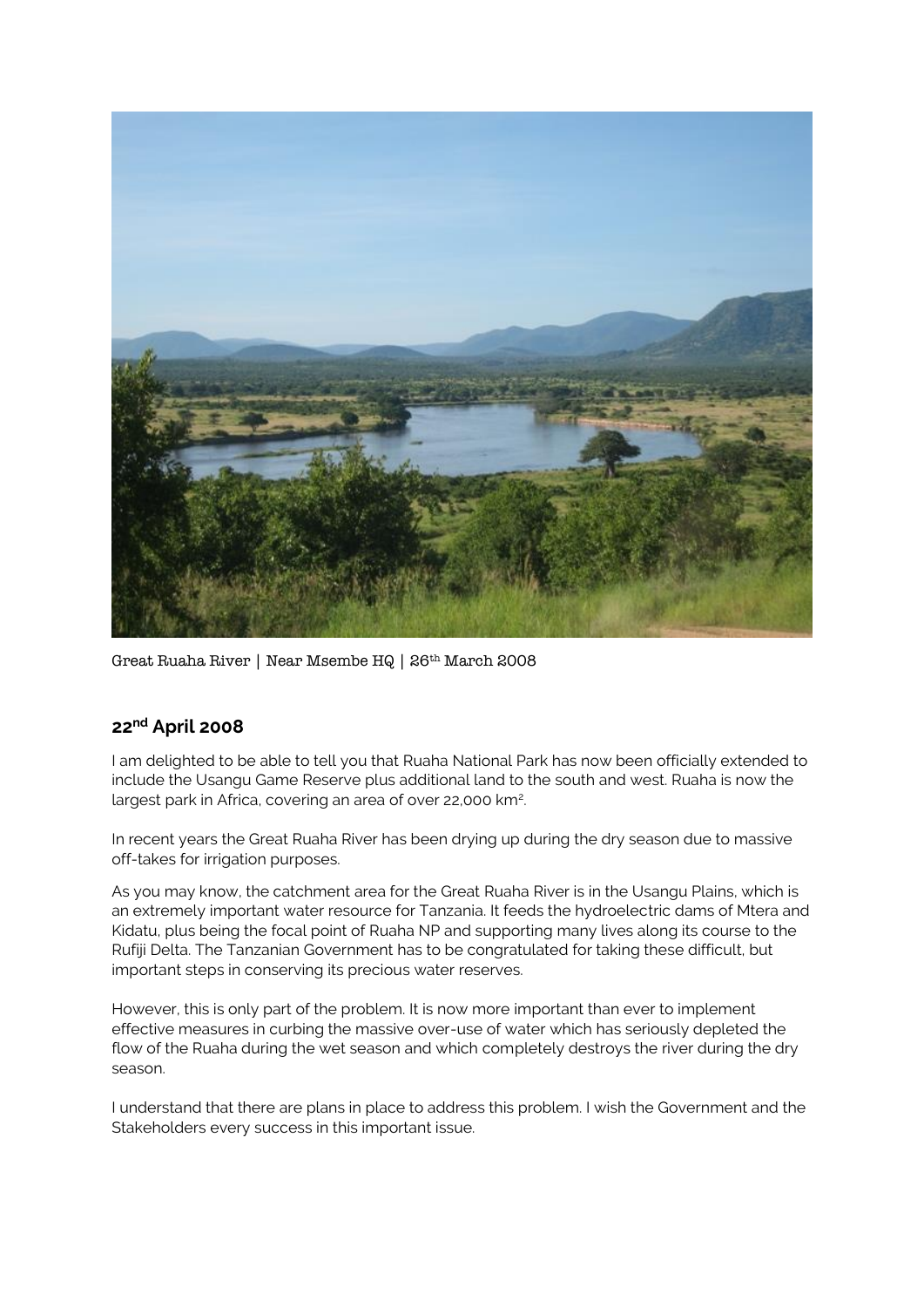

Usangu Wetlands | July 2007

### **12th June 2008**

As you can see the river has dropped dramatically in the past 2 months. I estimate it to have dropped by about 5ft. The depth at the deepest points in this section of the river on the 12th June, would be no more than 2.5-3ft deep. If you look at the final picture, though it looks like a lovely river right across, it is deceptive. You can see the colour of the sand showing through, indicating the river is generally very shallow; about 6 inches in most places.



Great Ruaha River | Stone Marker – Sue's Old Camp | 1st June 2008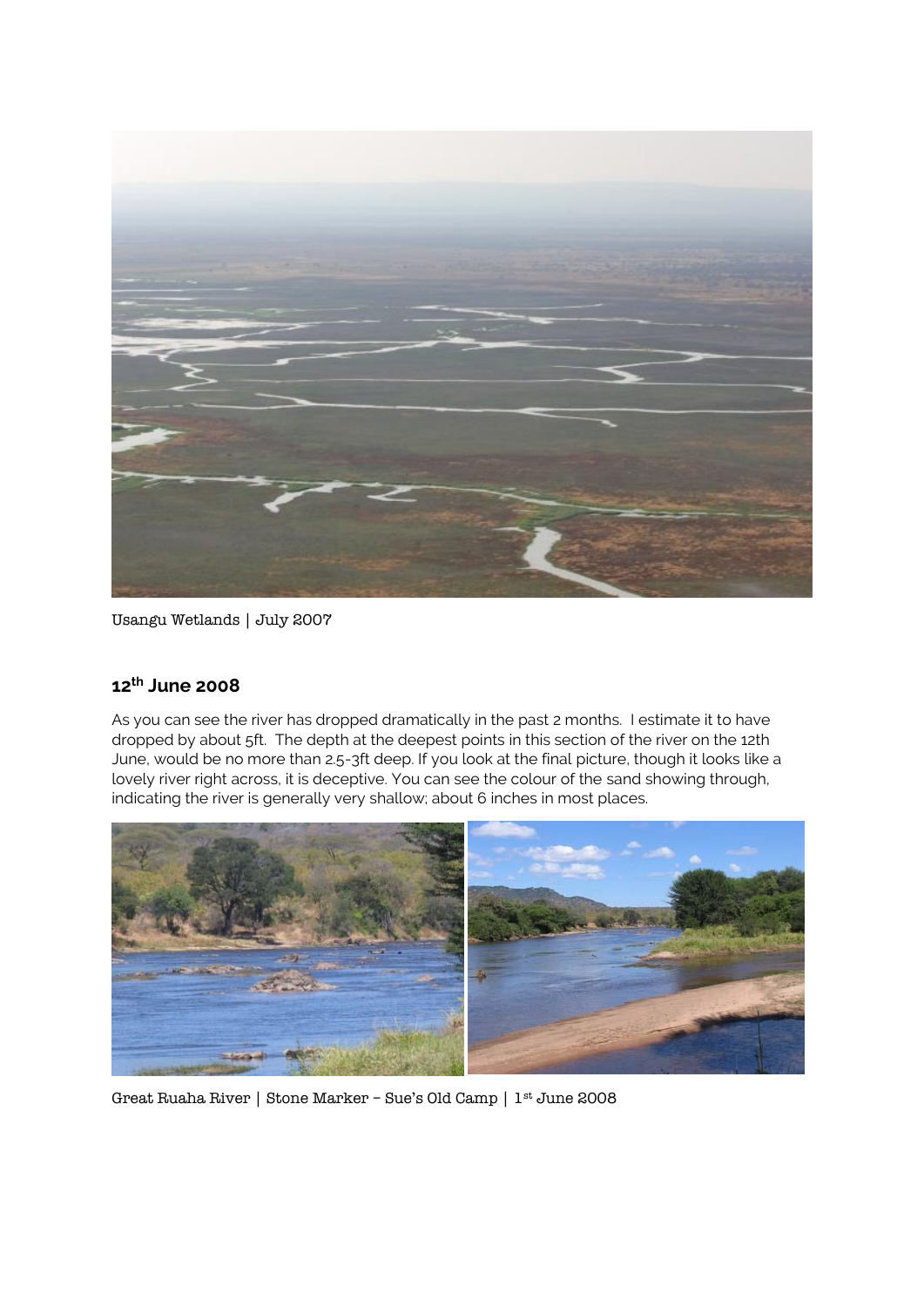

Great Ruaha River | Stone Marker – Sue's Old Camp | 6th June 2008



Great Ruaha River | Stone Marker – Sue's Old Camp | 12th June 2008



Great Ruaha River | 12th June 2008

Please also compare carefully the 7 pictures, 2 of them were taken on 1st June, 2 on 6<sup>th</sup> June and the other 3 were taken on 12th June. You can see that in 12 short days the river has dropped by about 6 inches.

This means that more and more water is being channelled off daily for irrigation purposes.